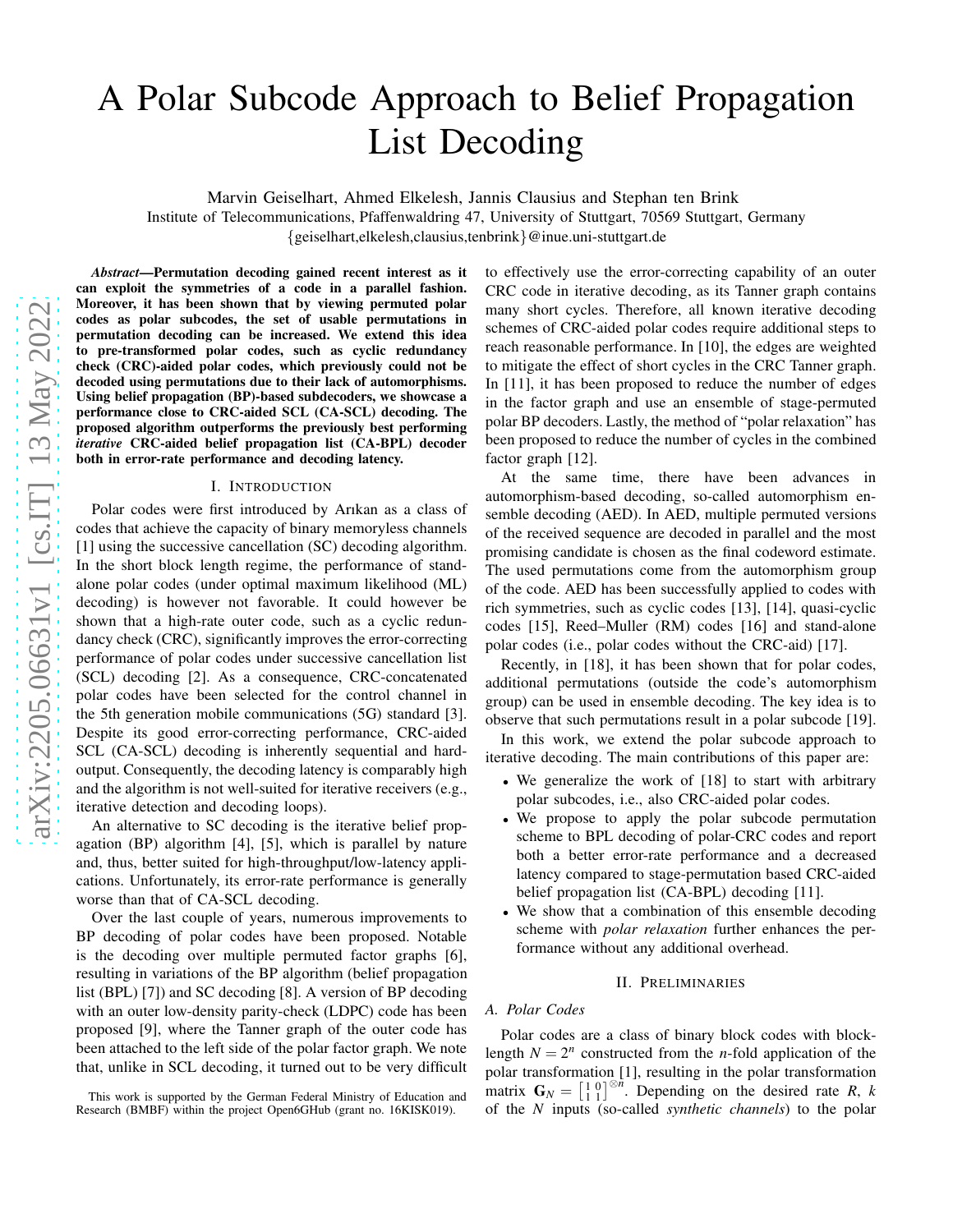

Fig. 1: Factor graph representations of a (8,5) polar code.

transformation carry the information, while the remaining *N* − *k* inputs are *frozen bits* and are set to zero. The set of information bit indices is denoted by  $A$ , while the set of frozen indices is  $A^c$ . The selection of A is subject to the code design and out of scope of this paper.

A graphical representation of polar codes is its factor graph, as depicted in Fig. 1a for the (8,5) polar code with information set  $A = \{3, 4, 5, 6, 7\}$ . Frozen bits are indicated by red dots.

## *B. Relaxation*

Polar code relaxation refers to the removal of vertical connections from the factor graph that do not contribute to polarization [20]. In particular, a connection is removed if it connects either two frozen bits or two information bits. Fig. 1b shows the relaxed factor graph of a (8,5) polar code. The removed connections are indicated by the dashed boxes.

In the case of stand-alone polar codes, relaxation does not change the set of codewords (but potentially the encoding). This means, relaxation can also be applied on only the receiver side, for example to reduce the decoding complexity or latency. Moreover, lower bit error-rates are reported in [20]. Mathematically, we denote the relaxed polar transformation matrix as  $\mathbf{G}_N^{(R)}$  $N<sub>N</sub>$ , which is dependent on the set of frozen bits.

# *C. Polar Subcodes*

While polar codes are proven to achieve the channel capacity as the block length goes to infinity ( $N \rightarrow \infty$ ), they suffer from poor distance properties in the finite length regime. A common method of enhancing the performance of polar codes is to concatenate with an outer code, which removes the lowweight codewords from the polar code [2]. The resulting code is a subcode of the polar code [19]. A polar subcode is defined by the dynamic freezing constraint matrix  $V \in \mathbb{F}_2^{(N-k) \times N}$  $2^{(N-K)\times N}$ . Rows in V with a single '1' correspond to (hard) frozen bits, and rows with multiple '1s' are so-called dynamic frozen bits. The parity-check matrix of the concatenated code is given by

$$
\mathbf{H} = \mathbf{V} \cdot \mathbf{G}_N^T. \tag{1}
$$

Conversely, there exists a pre-transform matrix  $\mathbf{W} \in \mathbb{F}_2^{k \times N}$ , such that the whole polar subcode is generated by

$$
\mathbf{G} = \mathbf{W} \cdot \mathbf{G}_N. \tag{2}
$$

Note that since  $G_N$  is invertible, any binary linear block code of length *N* can be viewed as a polar subcode [19]. In the following we denote the uncoded message by  $\mathbf{u}$ , the pretransformed vector by  $\mathbf{v} = \mathbf{u}\mathbf{W}$  and the codeword by  $\mathbf{c} = \mathbf{v}\mathbf{G}_N$ .

### *D. Affine Permutations*

In permutation-based polar decoding, codeword bits *c<sup>i</sup>* (and their channel log-likelihood ratios (LLRs) *L*ch,*i*) are rearranged according to affine permutations. An affine permutation is a permutation on  $\{0, \ldots, N-1\}$ , mapping the (least significant bit first) binary representations z according to

$$
\mathbf{z}' = \mathbf{A}\mathbf{z} + \mathbf{b} \mod 2,\tag{3}
$$

with  $A \in \mathbb{F}_2^{n \times n}$  and  $b \in \mathbb{F}_2^n$ . There are three important groups of affine permutations in the context of polar codes:

- 1) If A is only required to be invertible, we have the general affine  $(GA)$  group of order *n*, denoted by  $GA(n)$ . It is well known that  $GA(n)$  is the automorphism group of RM codes, i.e., the code remains the same when symbols are permuted according to any of these permutations [21].
- 2) If A is invertible and lower-triangular, we have the lower triangular affine (LTA) group of order *n*, denoted by  $LTA(n)$ .  $LTA(n)$  is a subset of the automorphism group of polar codes [22].
- 3) If **A** is a permutation matrix and  $\mathbf{b} = \mathbf{0}$ , the resulting permutation group corresponds to stage-shuffling of the polar factor graph [23]. We denote this group by  $\Pi(n)$ .

#### *E. Belief Propagation Decoding of Polar Codes*

Iterative BP decoding of polar codes is conventionally performed over the polar factor graph. In each iteration, Rmessages propagate from the left side to the right side and L-messages vice versa through the stages of the graph. In each stage, a vertical connection in the (decoding) factor graph is called a processing element and its soft-in/soft-out (SISO) maximum a posteriori (MAP) rule is applied in update. The L-messages are initialized with the channel LLRs and the frozen positions of the R-messages with saturated LLRs. Bit estimates for both  $\hat{v}$  and  $\hat{c}$  an be calculated by summing the corresponding L- and R-messages. A stopping condition based on  $\mathbf{\hat{v}}\mathbf{G}_N = \mathbf{\hat{c}}$  is employed to terminate the algorithm before reaching  $N_{\text{it,max}}$  iterations. Due to the SISO nature of the algorithm, it can be connected to the Tanner graph of an outer code "turbo-like decoder" (see Fig. 2a). For details on the BP algorithm, we refer the reader to [24], [11].

#### *F. Belief Propagation List Decoding*

To enhance the performance of BP decoding, an ensemble decoder, coined BPL, has been proposed in [7]. The idea is to perform BP on an ensemble of *L* different stage-permuted factor graphs in parallel. Each sub-decoder contributes a codeword candidate to a list, from which the most likely valid candidate is picked as the decoder output. An extension towards CRC-aided polar codes is proposed in [11].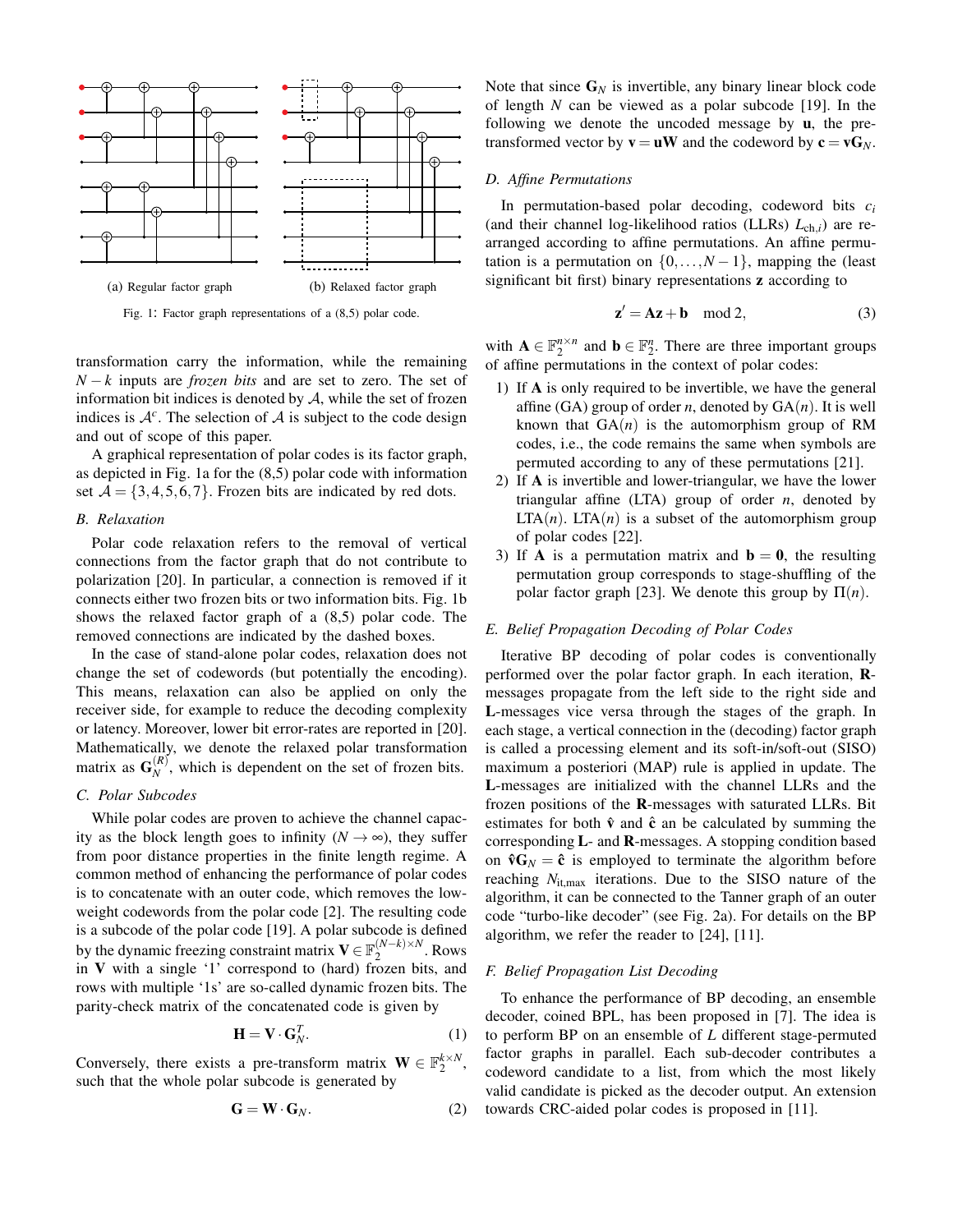



(c) Permuted and relaxed (PR)-CA-BP factor graph

Fig. 2: Different factor graph representations of a (8,5) polar code concatenated with an outer CRC-3 code with  $g(x) = x^3 + x + 1$ . Note that the outer code factor graph is different in all three cases.

## III. DECODING GRAPHS OF POLAR SUBCODES

In this section we derive methods for obtaining different factor graphs of polar subcodes for ensemble decoding based on affine permutations and relaxation.

#### *A. Post-Transformations*

Given an invertible binary  $N \times N$  matrix **T**, we can write the generator matrix of any polar subcode as

$$
\mathbf{W}\mathbf{G}_N\mathbf{T}\mathbf{T}^{-1} = \mathbf{W}\mathbf{G}_N\mathbf{T}\mathbf{G}_N^{-1}\mathbf{G}_N\mathbf{T}^{-1} = \mathbf{W}_T\mathbf{G}_N\mathbf{T}^{-1}.
$$
 (4)

In other words, the encoding is equal to that of a different polar subcode followed by the post-transformation  $T^{-1}$ . The pre-transform matrix and dynamic freezing constraint matrix of the new polar subcode are

$$
\mathbf{W}_T = \mathbf{W} \mathbf{G}_N \mathbf{T} \mathbf{G}_N \quad \text{and} \tag{5}
$$

$$
\mathbf{V}_T = \mathbf{V} \left( \mathbf{G}_N \mathbf{T}^{-1} \mathbf{G}_N \right)^{\mathrm{T}}, \tag{6}
$$

respectively, where we used  $G_N^{-1} = G_N$ . A particular interesting case is when T is a permutation matrix, as this can be easily implemented at the first decoding stage as a permutation of the received sequence.

Example 1: Fig. 2a shows the factor graph of a  $(8,5)$ polar code concatenated with a 3-bit CRC (i.e., CRC-3) described by the generator polynomial  $g(x) = x^3 + x + 1$ . It can be interpreted as a polar subcode with dynamic freezing constraint matrix

$$
\mathbf{V} = \left[ \begin{array}{ccccccc} 1 & 0 & 0 & 0 & 0 & 0 & 0 & 0 \\ 0 & 1 & 0 & 0 & 0 & 0 & 0 & 0 \\ 0 & 0 & 1 & 0 & 0 & 0 & 0 & 0 \\ 0 & 0 & 0 & 1 & 0 & 1 & 0 & 0 \\ 0 & 0 & 0 & 1 & 1 & 0 & 1 & 0 \\ 0 & 0 & 0 & 0 & 1 & 0 & 0 & 1 \end{array} \right].
$$
 (7)

Observe that the first three rows correspond to the frozen bits, while the remaining three rows contain the parity-check matrix of the CRC code. Now, consider the LTA permutation  $\pi$  =  $(1,6,3,4,5,2,7,0)$  corresponding to the pair

$$
\mathbf{A} = \begin{bmatrix} 1 & 0 & 0 \\ 1 & 1 & 0 \\ 1 & 0 & 1 \end{bmatrix}, \mathbf{b} = \begin{bmatrix} 1 \\ 0 \\ 0 \end{bmatrix}.
$$
 (8)

Thus, its post-transformation matrix is

$$
\mathbf{T}^{-1} = \begin{bmatrix} 0 & 0 & 0 & 0 & 0 & 0 & 0 & 1 \\ 1 & 0 & 0 & 0 & 0 & 0 & 0 & 0 \\ 0 & 0 & 0 & 0 & 0 & 1 & 0 & 0 \\ 0 & 0 & 1 & 0 & 0 & 0 & 0 & 0 \\ 0 & 0 & 0 & 1 & 0 & 0 & 0 & 0 \\ 0 & 0 & 0 & 0 & 1 & 0 & 0 & 0 \\ 0 & 1 & 0 & 0 & 0 & 0 & 0 & 0 \\ 0 & 0 & 0 & 0 & 0 & 0 & 1 & 0 \end{bmatrix}.
$$
 (9)

We then find the transformed dynamic freezing constraint matrix

$$
\mathbf{V}_T = \mathbf{V} (\mathbf{G}_N \mathbf{T}^{-1} \mathbf{G}_N)^{\mathrm{T}} = \begin{bmatrix} 1 & 0 & 0 & 0 & 0 & 0 & 0 & 0 \\ 1 & 1 & 0 & 0 & 0 & 0 & 0 & 0 \\ 0 & 1 & 1 & 0 & 0 & 0 & 0 & 0 \\ 0 & 0 & 1 & 1 & 1 & 1 & 0 & 0 \\ 0 & 0 & 1 & 0 & 1 & 1 & 1 & 0 \\ 0 & 1 & 0 & 0 & 1 & 0 & 1 & 1 \end{bmatrix}.
$$
 (10)

Note that the first three columns remain frozen, which can be easily seen after a few row operations. Moreover, additional row-operations can be applied to the dynamic frozen bits, reducing the number of edges in the factor graph, as depicted in Fig. 2b. The ensemble variant of this decoder is denoted by permuted CRC-aided BPL (P-CA-BPL)-*L* decoding.

#### *B. Polar Subcode Relaxation*

If the same outer code is used together with a relaxed polar code, the resulting concatenated code is generally different than without relaxation. Hence, to comply with a non-relaxed encoder, the outer code must be altered to account for relaxation. The idea is to include the relaxed (i.e., removed) partial polar transformations in the outer code. Those removed polar transformations can be collected in the matrix R, fulfilling

$$
\mathbf{R} \cdot \mathbf{G}_N^{(R)} = \mathbf{G}_N. \tag{11}
$$

For a given dynamic freezing constraint matrix  $V$ , the equivalent matrix for the relaxed polar code equates to

$$
\mathbf{V}_R = \mathbf{V} \cdot \mathbf{R}^{\mathrm{T}}.\tag{12}
$$

Similarly, R can also be applied to a permuted polar code, i.e., its matrix  $V_T$ . It should be noted that this variation of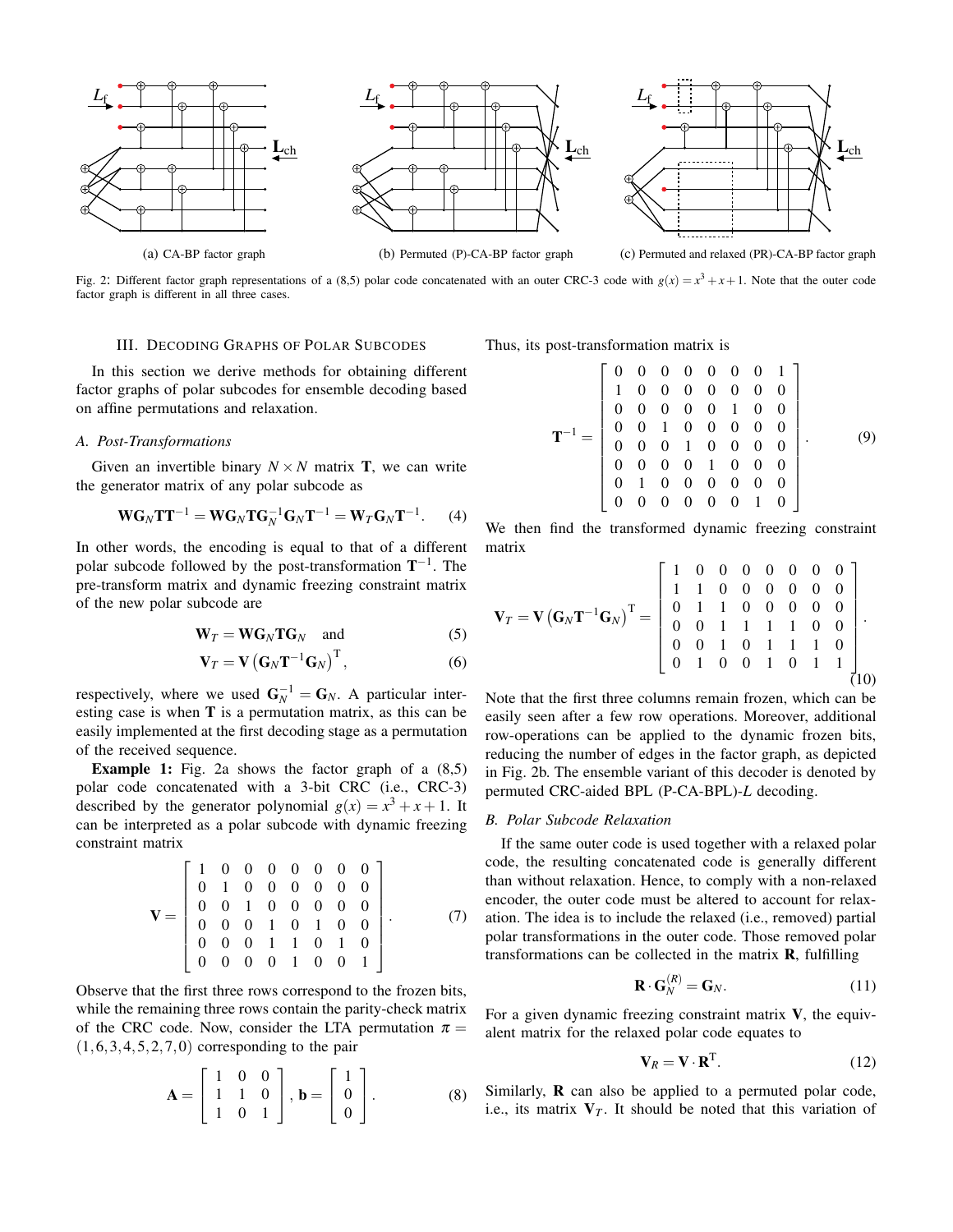relaxation in general (i.e., for outer codes with dense paritycheck matrix) retain the decoding complexity reduction as experienced in stand-alone polar codes, as the outer code usually remains high-density when multiplying by R.

Example 1 (cont'd): As the inner polar code is the same as in Fig. 1, relaxation removes the same processing elements. We find the relaxation matrix

$$
\mathbf{R} = \begin{bmatrix} 1 & 0 & 0 & 0 & 0 & 0 & 0 & 0 \\ 1 & 1 & 0 & 0 & 0 & 0 & 0 & 0 \\ 0 & 0 & 1 & 0 & 0 & 0 & 0 & 0 \\ 0 & 0 & 0 & 1 & 0 & 0 & 0 & 0 \\ 0 & 0 & 0 & 0 & 1 & 0 & 0 & 0 \\ 0 & 0 & 0 & 0 & 1 & 1 & 0 & 0 \\ 0 & 0 & 0 & 0 & 1 & 0 & 1 & 0 \\ 0 & 0 & 0 & 0 & 1 & 1 & 1 & 1 \end{bmatrix} . \tag{13}
$$

Using Eq. (12) and a few row operations, we find the permuted relaxed dynamic freezing constraint matrix for (10) to be

$$
\mathbf{V}_{T,R} = \begin{bmatrix} 1 & 0 & 0 & 0 & 0 & 0 & 0 & 0 \\ 0 & 1 & 0 & 0 & 0 & 0 & 0 & 0 \\ 0 & 0 & 1 & 0 & 0 & 0 & 0 & 0 \\ 0 & 0 & 0 & 0 & 0 & 1 & 0 & 0 \\ 0 & 0 & 0 & 1 & 0 & 0 & 1 & 1 \\ 0 & 0 & 0 & 0 & 1 & 0 & 0 & 1 \end{bmatrix} . \tag{14}
$$

Note that bit 5 turned from a dynamic frozen bit into a hard frozen bit. Fig. 2c shows the permuted relaxed factor graph.

A decoder using this factor graph is called relaxed CRCaided BP (R-CA-BP), and its ensemble variant relaxed CRCaided BPL (R-CA-BPL)-*L*. If combined with an affine permutation, we refer to it as permuted relaxed CRC-aided BPL (PR-CA-BPL)-*L* decoding.

## IV. RESULTS

For all shown results, we selected the information/frozenbit positions according to the 5G standard [3] and the outer code is a CRC-8 described by the generator polynomial  $g(x) = x^8 + x^5 + x^4 + x^3 + 1$ . Similar to [11], we apply a heuristic density reduction to the dynamic freezing constraint matrices to be better suited for the sum-product algorithm (SPA). For all shown ensemble decoders, we do not optimize the set of permutations that are used, i.e., we select random permutations from the respective groups. However, optimization methods (e.g., genetic algorithm-based as proposed in [11]) are applicable and expected to provide additional gains. In all simulations, we assume that the codeword is binary phase shift keying (BPSK) modulated and transmitted over an additive white Gaussian noise (AWGN) channel.

# *A. Permutation Subgroups*

While in [18] it is shown that permutations from all subsets of the GA group does not degrade the distance of the transformed code, the performance of the iterative decoding scheme is still highly dependent on the type of permutation. This is due to the changing number and position of the hard frozen bits (i.e., the effective polar code design) and the transformed dynamic frozen bits. To illustrate this, we plot the



Fig. 3: Error-rate performance of a single permuted relaxed CRC-aided BP (PR-CA-BP) decoder using 100 iterations for the (128,64)-Polar-CRC8 code, random permutations.



Fig. 4: Error-rate performance of BPL and SCL decoding for the (128,64)- Polar-CRC8 code. All iterative decoders use  $N_{\text{it},\text{max}} = 200$  iterations.

average performance of a single permuted relaxed CRC-aided BP (PR-CA-BP) decoder using different permutations in Fig. 3. For every simulated frame, a new random permutation is selected from each permutation subgroup. As we can see, the LTA permuted decoder has the best performance, similar to the default (i.e., no) permutation. Stage shuffle permutations Π deteriorate the performance on average by 0.2 dB at a block error rate (BLER) of  $10^{-2}$ , and GA permutations lose on average another 0.3 dB. This effect can be explained by the fact that LTA permutations, which are naturally automorphisms of the inner polar code, do not change the set of frozen/information bits. Hence, we expect all LTA permuted decoders to perform similarly to the unpermuted decoder, while permutations which are not automorphisms may deteriorate the effective polar code design. Based on this result, it is reasonable to limit the permutations used in the ensemble/list decoder to LTA permutations. $<sup>1</sup>$ </sup>

#### *B. Ensemble Decoding Error-Rate Performance*

Fig. 4 compares the BLER performance of different iterative decoding algorithms with state-of-the-art SCL decoding

<sup>&</sup>lt;sup>1</sup>The limitation to LTA is for the sake of simplicity; the same argument holds for the full automorphism group of polar codes [17], [25].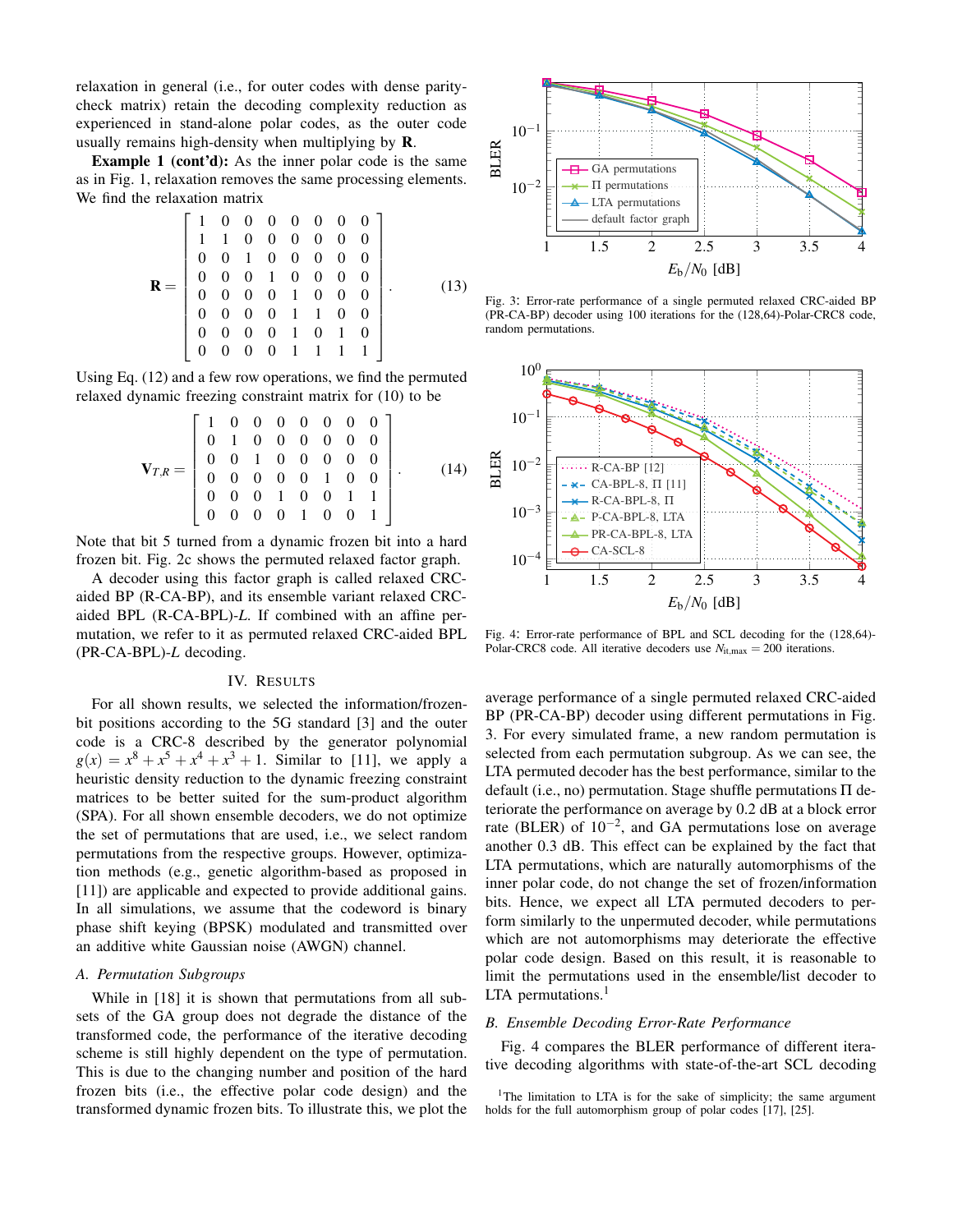

Fig. 5: Error-rate performance of BPL and SCL decoding for the (256,128)- Polar-CRC8 code. All iterative decoders use  $N_{\text{it,max}} = 200$  iterations.



Fig. 6: Decoding latency comparison of iterative and CA-SCL decoding. All iterative decoders are limited to  $N_{\text{it,max}} = 200$  iterations and use early stopping. As the blocklength *N* increases, the latency gains due to the usage of iterative decoders become more pronounced.

 $(L = 8)$  for the (128,64) CRC-aided polar code. All ensemble decoders use  $L = 8$  constituent decoders. At a BLER of 10−<sup>3</sup> , the proposed PR-CA-BPL scheme outperforms a single R-CA-BP decoder by more than 0.5 dB. Compared to CA-BPL (with stage shuffle permutations), the richer LTA permutations result in a gain of 0.4 dB. Roughly half of this gain is attributed to the use of relaxation. Interestingly, relaxation has a greater effect on LTA permutations than on Π permutations, as their un-relaxed counter parts have equal performance. Lastly, PR-CA-BPL closes the gap to SCL decoding to 0.1 dB at a BLER of  $10^{-4}$ . In Fig. 5, we show the same comparison for the longer, (256,128) CRC-aided polar code. We see similar results as for  $N = 128$  with a gain of ensemble decoding over R-CA-BP decoding of roughly 0.4 dB.

# *C. Latency*

Next, we compare the decoding latency of the different iterative decoding schemes and CA-SCL decoding. We assume a fully parallel implementation of each decoding algorithm, i.e., all operations that do not depend on each other can be executed at the same time and a single stage update takes one clock cycle. For iterative decoders, we assume a stopping criterion based on  $\mathbf{\hat{v}} \mathbf{G}_N = \mathbf{\hat{c}}$  and the CRC check is implemented. The average latency of a CA-BP decoder is the average number of iterations  $N_{it,avg}$  times the latency of a single iteration, consisting of *n* left-to-right updates, *n* right-toleft updates and two cycles for the outer SPA update. Hence, we have the average latency

$$
\bar{\tau}_{\text{CA-BP}} = E[(2n+2) \cdot N_{\text{it}}] = (2n+2) \cdot N_{\text{it,avg}}.
$$
 (15)

For the ensemble variants (i.e., x-CA-BPL), we have to wait until all *L* decoders have converged. Hence, we need to consider the average *maximum* number of iterations. Additionally, we assume an extra cycle is required to select the final candidate. The latency is therefore

$$
\bar{\tau}_{\text{CA-BPL}} = E\left[ (2n+2) \cdot \max_{i=1,\dots,L} \{ N_{\text{it},i} \} + 1 \right].
$$
 (16)

Lastly, for CA-SCL decoding, there are  $2N-1$  stage updates required, as well as *k* additional cycles for metric sorting, and a final cycle for candidate selection [26]. Therefore, we have

$$
\bar{\tau}_{\text{CA-SCL}} = 2N + k = (2 + R)N. \tag{17}
$$

Fig. 6 shows the latency of the compared decoders with respect to the signal-to-noise-ratio (SNR). As expected, the single R-CA-BP decoder has the lowest latency. Moreover, we can see that the proposed LTA permuted decoders generally have a significantly lower latency than stage-shuffle permutations used in CA-BPL. In contrast, relaxation only has a very minor impact on the convergence speed. The proposed PR-CA-BPL algorithm outperforms CA-SCL in terms of latency in the medium-to-high SNR regime by a big margin. Additionally, as can be seen from Eq. (16), Eq. (17) and Fig. 6, the latency benefits of BPL-based decoders over SCL is larger for longer blocklengths *N*.

## V. CONCLUSION

In this work, we extend the CA-BPL decoding algorithm to use LTA permutations rather than stage-shuffles. Combined with factor graph relaxation, the proposed PR-CA-BPL algorithm outperforms CA-BPL both in error-rate performance and complexity. Overall, an error-rate performance similar to CA-SCL can be reached, at a significantly lower decoding latency in the operating regime. Possible extensions of this work include the optimization of the used permutations (either for latency or error-rate performance) and the application of the proposed method to other pre-transformed polar codes, such as Polar-LDPC [9] codes or polarization adjusted convolutional (PAC) codes, which can be described in the same polar subcode framework.